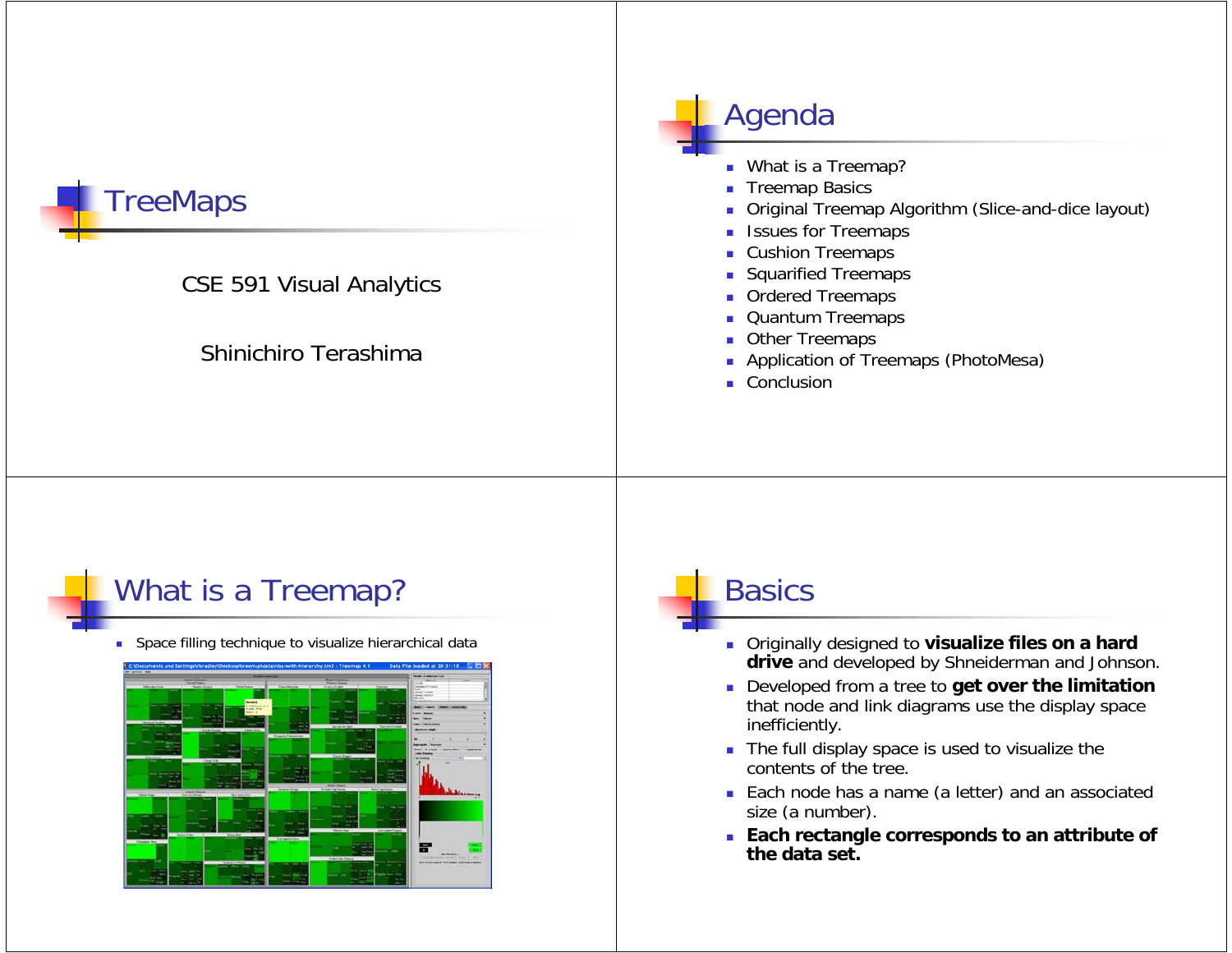# Basics (cont.)

- The size of leaves may represent for instance the size of individual files, the size of non-leaf nodes is the sum of the sizes of its children.
- **The treemap is constructed via recursive subdivision** of initial rectangle.
- **The size of each sub-rectangle corresponds to the size of the node**.
- **Color and annotation can be used to give extra information about the leaves**.
- The treemap is very effective when size is the most important feature to be displayed.

# Basics (cont.)





# Basics (cont.)

- **Aspect Ratio** (of a rectangle)
	- Max (width/height, height/width).
	- The lower the aspect ratio of a rectangle, the more nearly square it is.
	- ie. a square has the ratio of 1.
- **Layout of a treemap**.
	- Set of rectangles that makes up the map.

### Original treemap algorithm (Slice-and-dice layout )

- г The simplest treemap algorithm.
- L **At each level, the orientation of lines switches**. (vertical to horizontal or horizontal to vertical)
- г Shading indicates the order.
- Г **The size of each rectangle reflects the size of the leaf.**

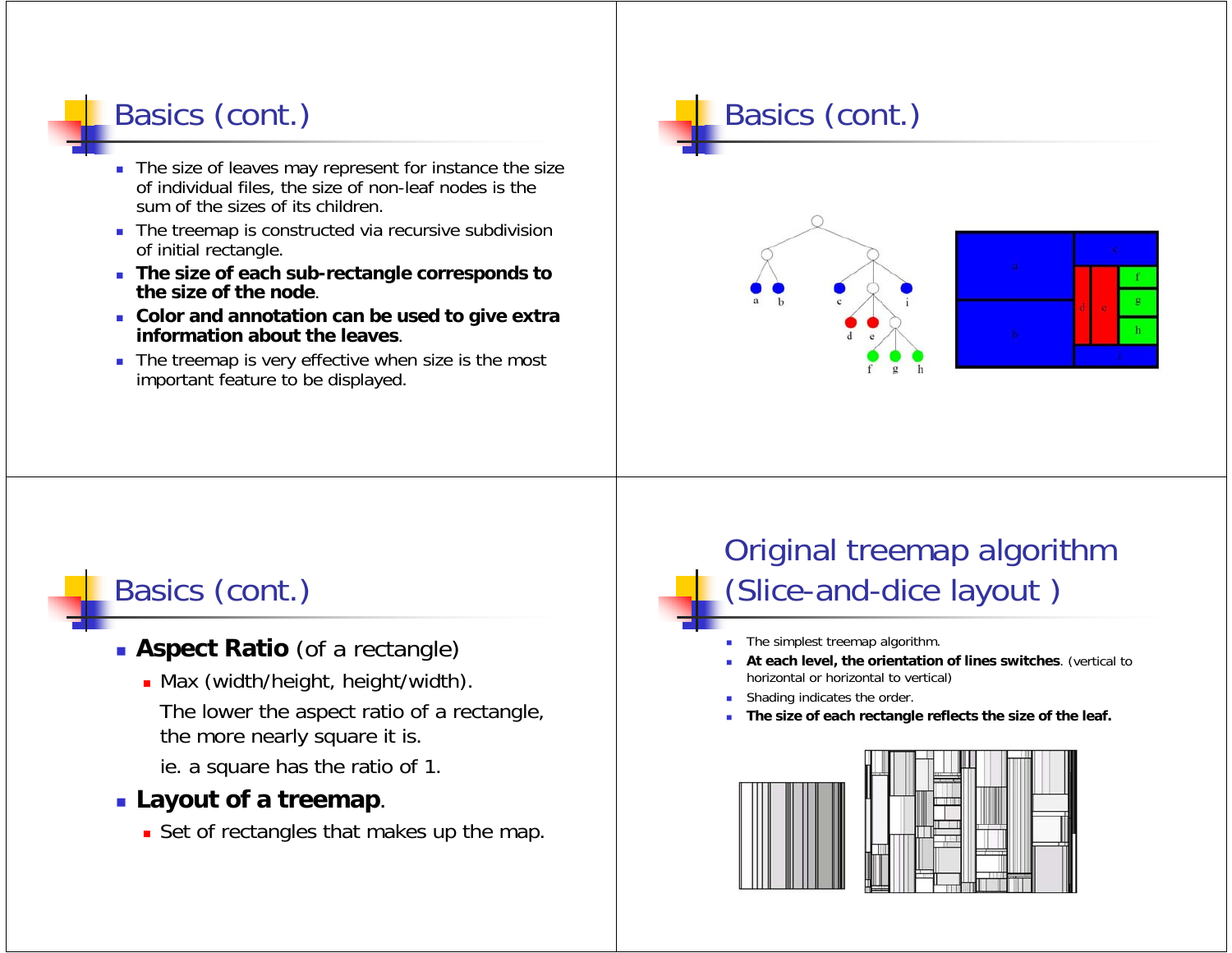### Issues for Treemaps

- Treemaps often fall short to **visualize the structure of tree**.
- **Aspect Ratio** difference. ie. Balanced tree. rectangles are difficult to compare and to select.
- Maintain **order**.
- **Accommodate changes in the data.**
- **Difficult to find the data.**

### Cushion Treemaps Overview

- Compact, space-filling displays of hierarchical information based on recursive subdivision of a rectangular image space.
- ш **Take advantage of how human visual system is trained to interpret variations in shades as illuminated surface**.
- **Shading** is used to show insight in the hierarchical structure.
- During the subdivision **ridges are added per rectangle to form a surface** that consists of recursive cushion.
- Various coloring options are available to show the size, the level, and other attributes of the leaves.

### Cushion Treemap Method to produce the surface.

- 1. Subdivide the interval and add a bump to each of the two subintervals.
- 2. Repeat the step above recursively. To each new sub-interval, add a bump again, with the same shape but half of the size of the previous one.
- Use a parabola function to make the ridges have cushion-like shape.
- ٠ If we interpret this curve as a side view of a bent strip, and render it as viewed from above, the bumps transform into a sequence of rides.



# Cushion Treemap Algorithm

- **Follows the original treemap algorithm.**
- The main input consists of the root of the tree to be rendered, the initial rectangle to be used, and settings for height and parabola function.
- The main extension is that **during the generation of the rectangles, the surface is constructed**.
- **The surface is bent in a direction.**
- If the tree is a leaf, the cushion is rendered, else the direction is changed and its children are visited.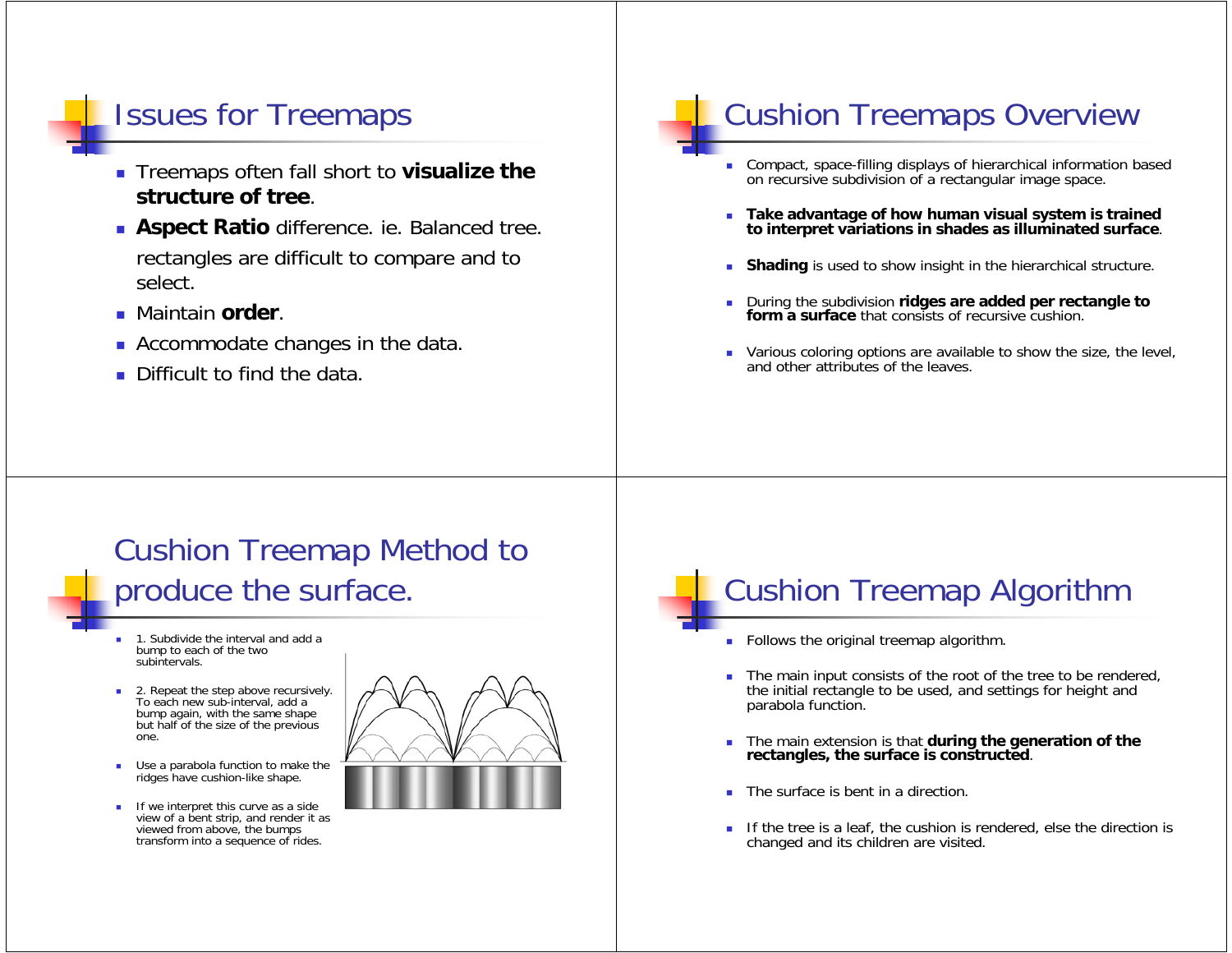



# Cushion Treemap VS Original Treemap



### Cushion Treemap Summary

- **Efficient: generation of image takes less than** a second.
- Effective: **the structure is visualized much more effective compared with original treemaps.**
- Easy to implement: the algorithm is very simple.
- **Emergence of thin, elongated rectangles**.

# Squarified Treemaps Overview

- **For large hierarchical structure.**
- **Sub-rectangles have a lower aspect ratio**.
- Display space is used more efficiently. The number of pixels to be used for the border is proportional to its circumference.
- **Square items are easier to detect and point at**.
- **Comparison of the size of rectangle is easier when their aspect ratio are similar**.
- The accuracy of presentation is improved.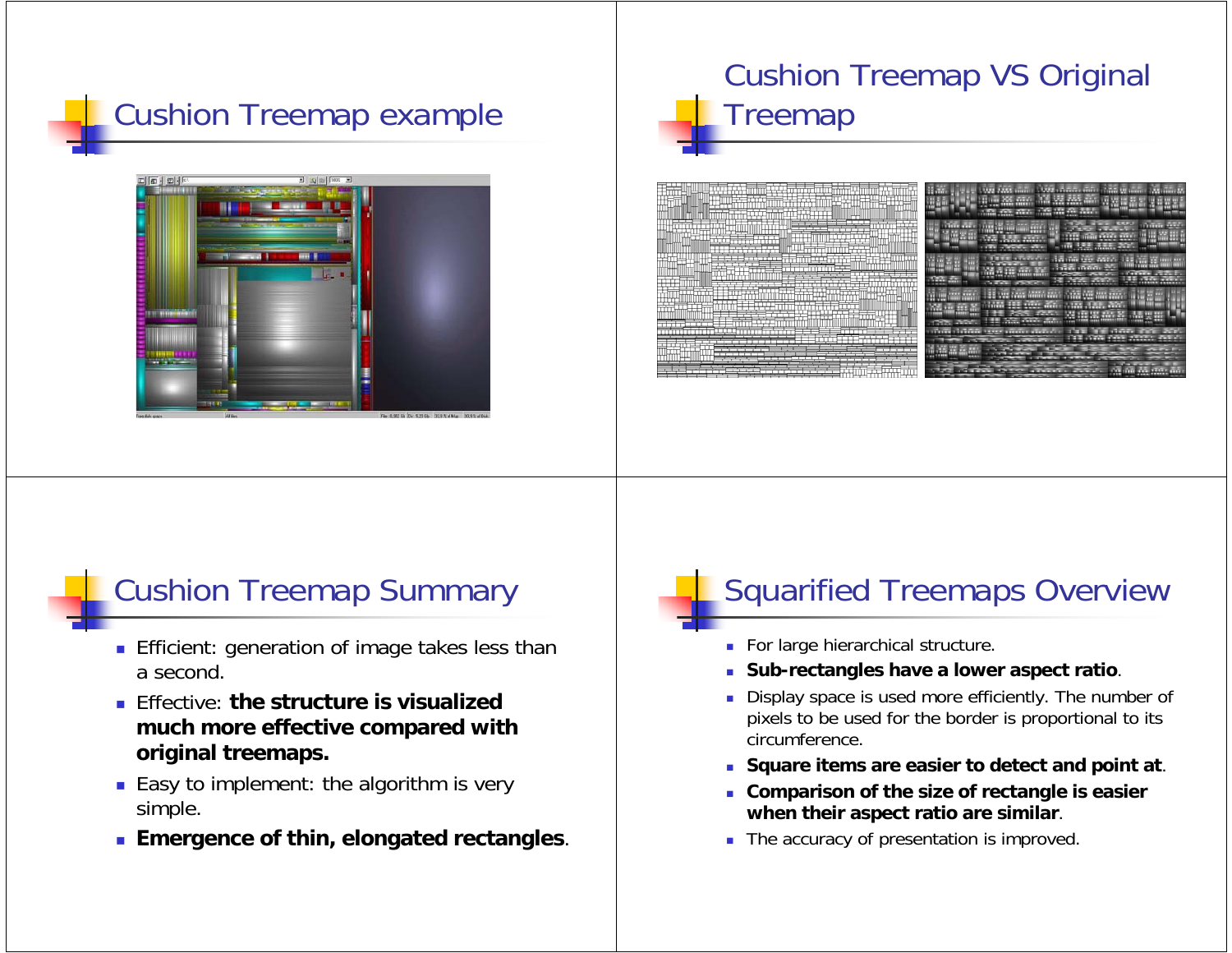### Squarified Treemaps Method. Squarification Key Ideas.

- Do not consider subdivision for all levels simultaneously.
	- **Leads to an explosion in computation time.**
- **Produce square-like rectangles for a set of siblings,** given the rectangle where they have to fit in, and apply the same method recursively.
	- **The start point for the next level is close to square, which gives good subdivisions**.

# Squarification Treemap Algorithm

- **Split the initial rectangle**. Choose horizontal subdivision if the original rectangle is wider than high, vertical subdivision if the original rectangle is higher than wide.
- **Fill the left half by adding rectangles until we reach the optimum point of aspect ratio.**
- Start to process the right half based on above.
- **Apply above recursively to work on the rest of** rectangles.
- The order in which the rectangles are processed is important. **Process large rectangles first**.
- An optimal result can not be guaranteed.

# Example of Squarification

- **A** rectangle with width 6 and height 4
- Subdivided into 7 rectangles(6,6,4,3,2,2,1)



# Squarified Treemaps Frames

- **Additional feature to improve the visualization** of the structure.
- **Derived from Nesting (maze-like images).**
- **Filled in the borders with gray-shades based on a geometric model**.

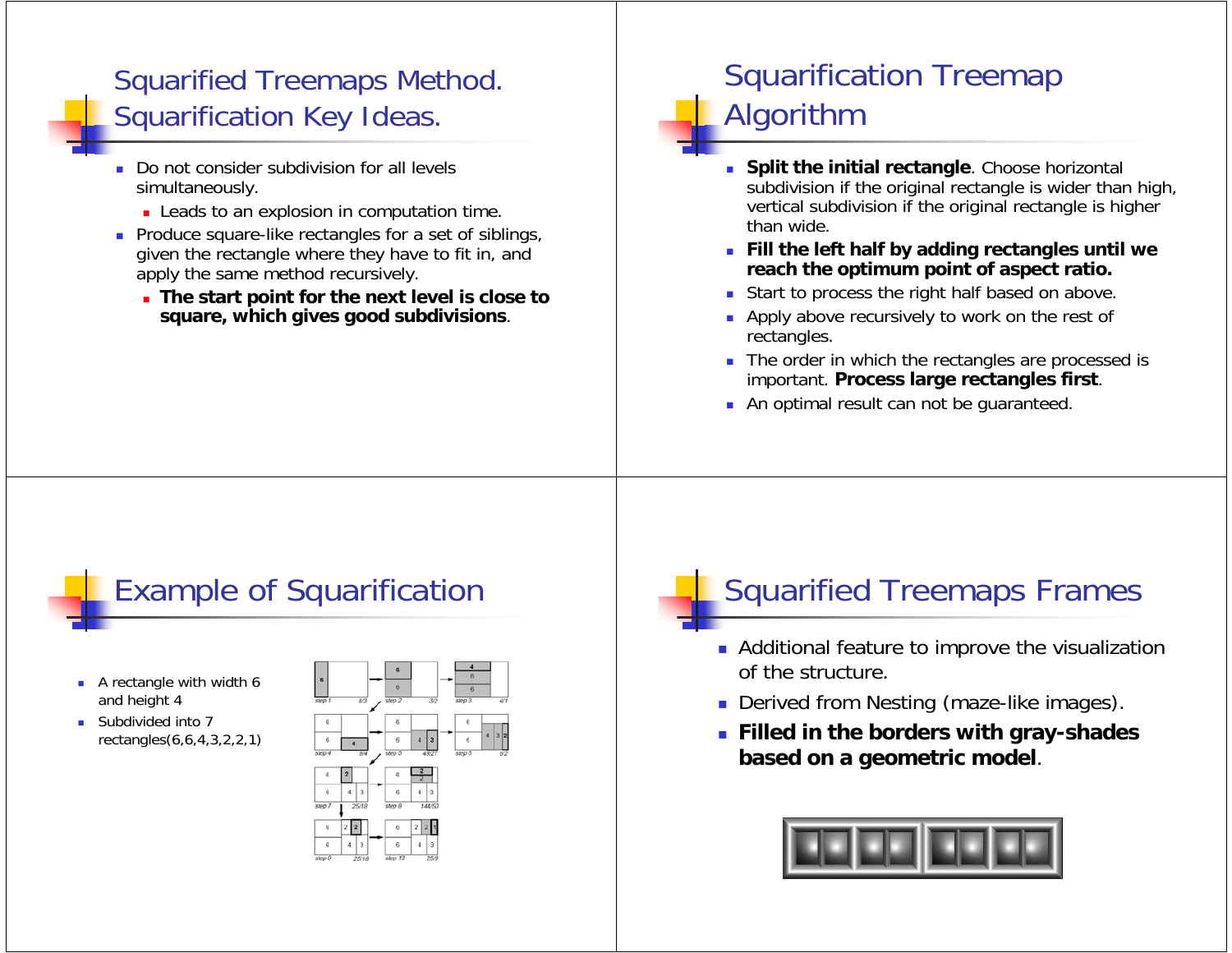### Example of Squarification Treemap



## Squarification Treemap VS Original Treemap



### Squarification Treemap **Summary**

- Rectangles get forced to be **more square**.
- **Represent sizes more precisely.**
- **Frames** can improve the perception of structure.
- Changes in the data set can cause dramatic discontinuous changes in the layouts.
	- Hard to find items on the treemap by memory, decreasing efficacy for long-term users.
- **Orders are not preserved**.

### Ordered Treemap Overview

- Ensures that **items near each other in the given order will be near each other** in the treemap layout.
- Maintaining relatively favorable aspect ratios of the constituent rectangles.
- Roughly **preserves the given ordering of the data (Index).**
- Applicable to a situation where legibility, usability and smooth updating are important.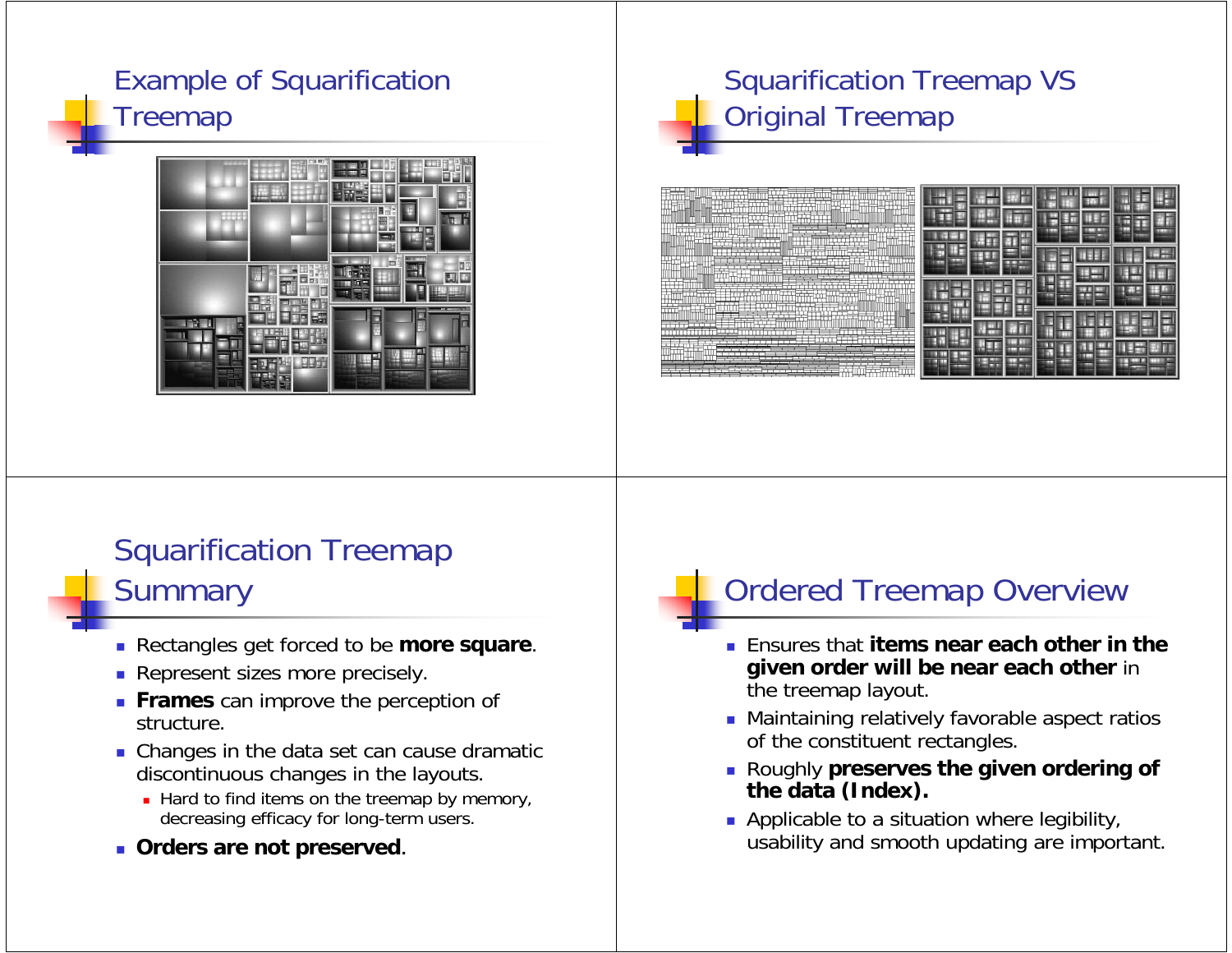### Ordered Treemap Algorithm Ordered Treemap Algorithm (Cont.) **IPUREF And ordered list of items by n Divide the list into 3 parts** L1,L2 and L3 to be laid out in R1, R2, and R3. **index** having specific areas ■ Recursive algorithm. At each step: If the number of items is  $\lt$  = 4, lay them out in either a pivot, quad, or snake layout, **Select a pivot** item (P) ■ Stop If width > = height (For this example) If the width of R is greater than or equal to the height, **divide R into four rectangles**, R1, Rp,R2, **Apply recursively.** and R3 as shown below. $R_{P}$  $R_{1}$  $R_{2}$  $R_{3}$ Ordered Treemap Algorithm Ordered Treemap Algorithm

pivot-by-size

p

Selection of Pivot (Cont.)

pivot-by-split-size P

pivot-by-middle

P

### **Pivot-by-size**

Selection of Pivot

- The pivot is taken to be the item with the largest area since the largest item is the most difficult to place.
- **Pivot-by-middle**
	- The pivot is taken to be the middle item of the list since this is more likely to create a balanced layout.
- **Pivot-by-split-size**
	- Selects the pivot that will split L1 and L3 into approximately equal total areas.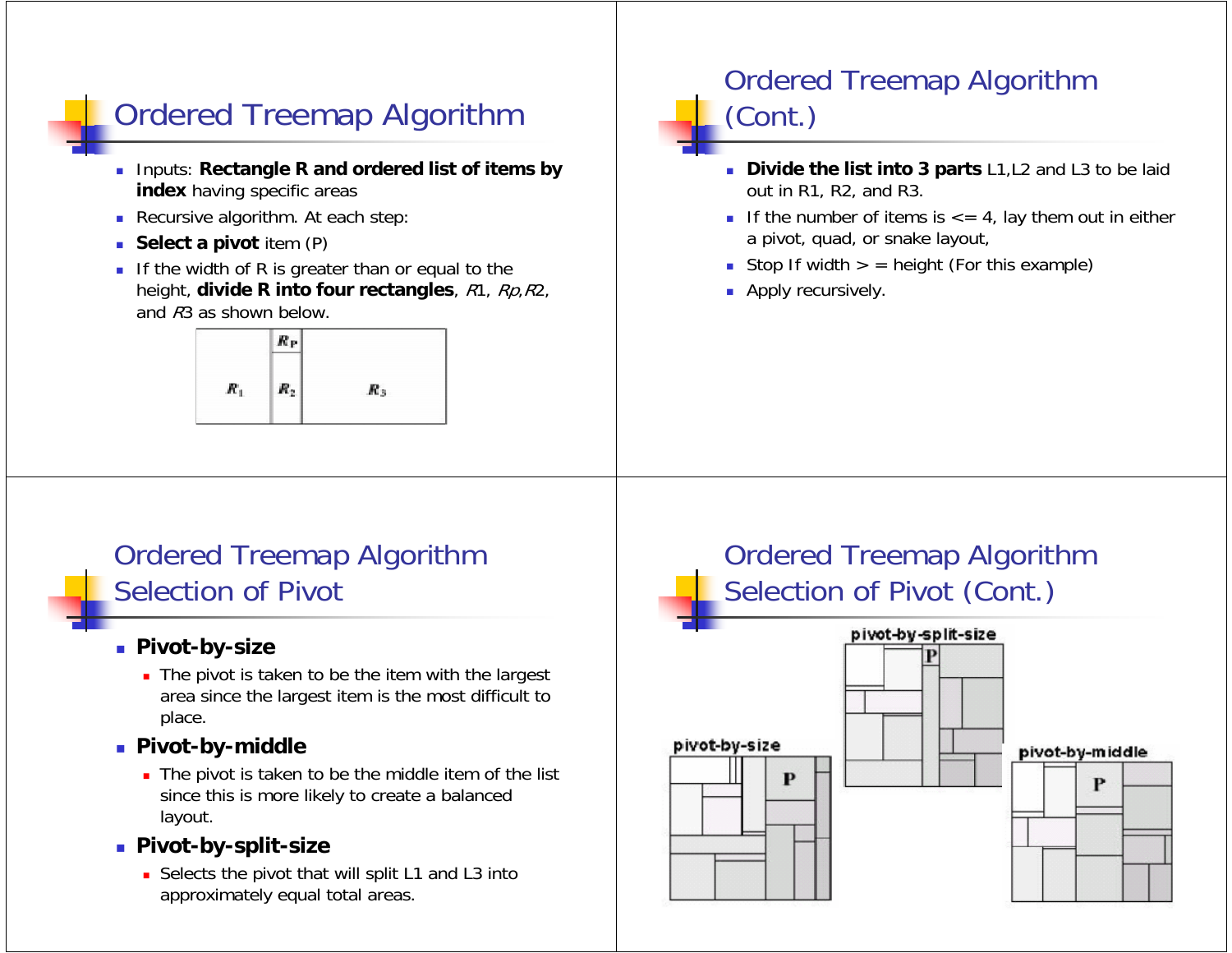### Ordered Treemap Algorithm Dividing the list L

**Divide the items in the list, other than**  $P_i$ into three lists, L1, L2, and L3, such that **L1 consist of items whose index is less than P and L2 have items having index less than those in** *L***3**, and the aspect ratio of *RP* is as close to 1 as possible.

### Ordered Treemap Algorithm Stopping condition

- If number of items is  $\epsilon$  = 4, lay them either in a **pivot**, **quad**, or **snake**  layout
- **Pick the best layout** whose average aspect ratio is closest to 1.

### Ordered Treemap Algorithm Stopping condition (Cont.)



### Performance of the Ordered Treemap Algorithm

- Pivot-by-size
	- **n**\*log(n) average,  $n^2$  worst case.
- Pivot-by-middle
	- <sup>n</sup>\*log(n) worst case.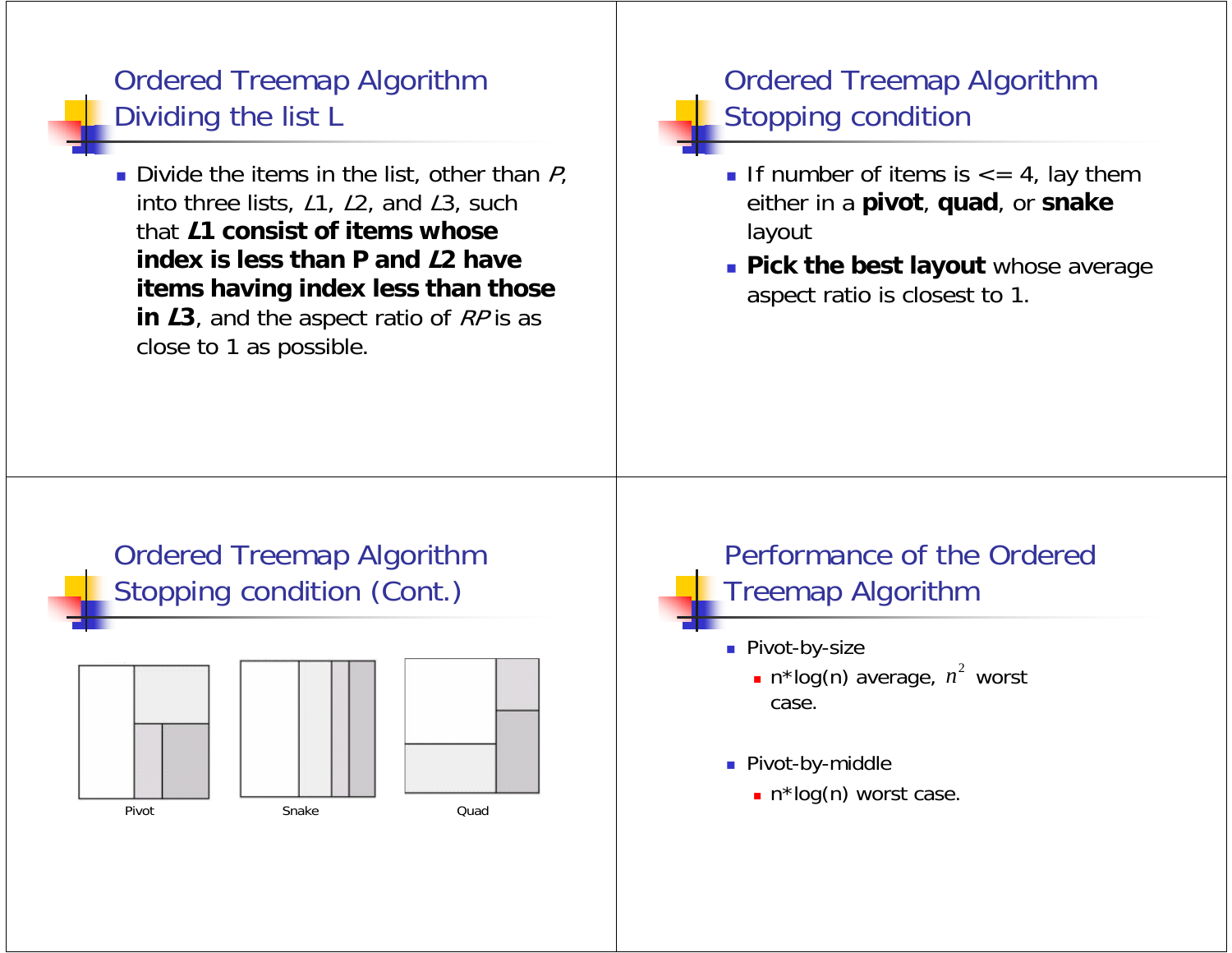

### Ordered Treemap VS Original Treemap



### Ordered Treemap Summary

- **Creates layouts that preserve order** and that update cleanly for dynamically changing data.
- Much **better aspect ratio than the original treemap** algorithm.
- **Left-to-right and top-to-bottom direction** in the layout.
- Tradeoff between aspect ratios and smoothness of layout changes.

# Quantum Treemap

- Designed for laying out images or other objects of indivisible (quantum) size.
- **Guarantees that every generated rectangle will have a width and height that are integral multiple of an input object size**.
- Always **generates rectangles in which a grid of elements of the same size can be layed out**.
- Applied for an image browsing software "PhotoMesa"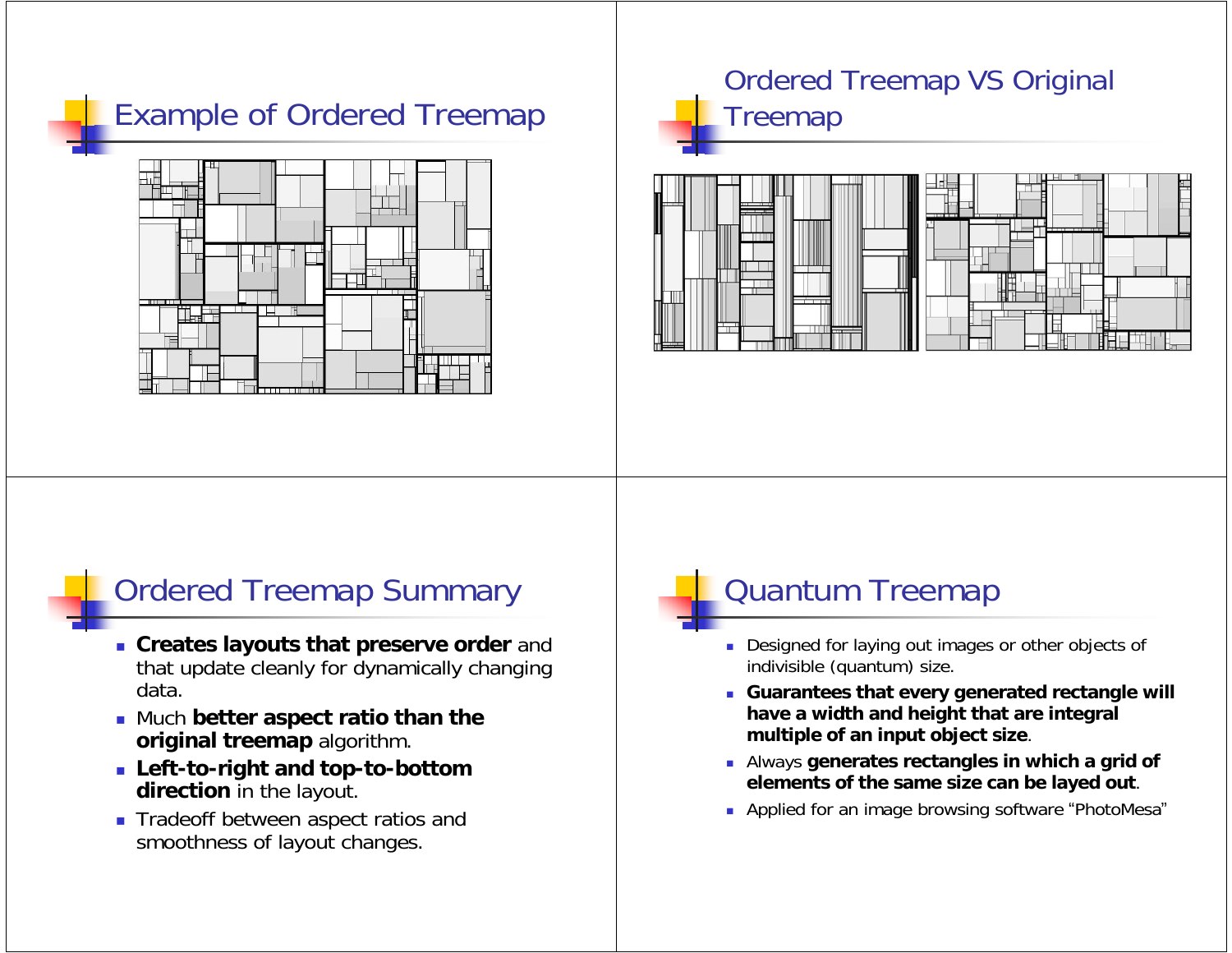### Quantum Treemap Algorithm

- **Directly based on the Ordered Treemap** Algorithm. ie. Uses pivot selection & stop condition
- **Takes an elemental object dimension, and a list of numbers of objects. Returns a sequence of rectangles where each rectangle is large enough to contain a grid of the number of objects requested**.
- Takes extra input that is the aspect ratio of the elements to be laid out in the Rectangle.
- Occasionally produces undesirable layouts due to too much wasted space.

### Quantum Treemap VS Ordered Treemap





Ordered Treemap Cuantum Treemap

### Quantum Treemap Summary

- **Example 3 Improved version of the ordered treemaps in terms of laying out images or objects.**
- Generated rectangles will have a width and height that are integer multiple of an input object size.
- **All the grid elements will align perfectly with rows and columns of elements running across the entire series of rectangles.**

# Other Treemaps

Г

- **Ordered Quantume Treemap**
	- **Combined the ideas of Quantum Treemaps and Ordered Treemaps.**
- г **Bubblemaps**
	- п Lays out groups of quantum-sized objects in an ordered position with no wasted space per group, although there is a small amount of wasted sapce for the entire area.
- Г **Strip Treemaps**
	- п Desinged to produce highly readble displyas. Layout has a consistently ordered set of rectangles while still maintaining good aspect ratios.
- **StepTree**
	- **EXTERGED EXTENDED INTER INTER INTER** expedient of stacking levels of the tree on top of each other in 3D space.
- **Circular Treemaps**
	- don't fill the available space completely.
	- п fill the available space to a varying degree which in the case of nested tree structures leads to the problem that circles of the same size could represent files (or folders) of a vastly different size .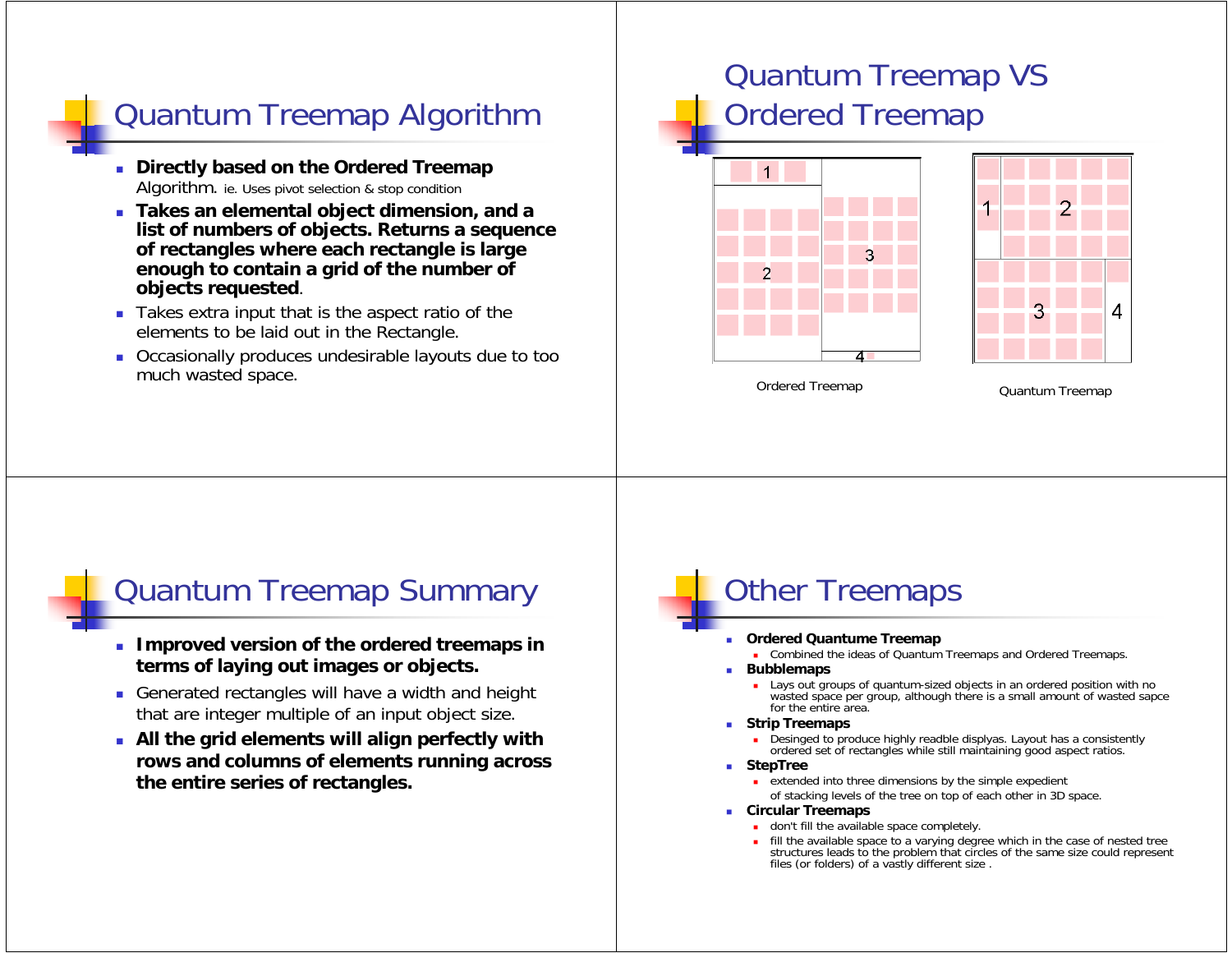





### Other Treemaps (Cont.)





Step Tree Circular Treemap

### Application of Treemaps "PhotoMesa"

- A standalone application that supports **browsing of large sets of images**.
- Allows users to view multiple directories of **images in a zoomable environment**.
- Organizes images in a two-dimensional grid, where images with a shared attribute are grouped together.
- Apply the **quantum treemap**, **ordered treemap, and bubblemap** for images display.
- Originally written in Java, now written in .NET.

### Application of Treemaps PhotoMesa screenshot